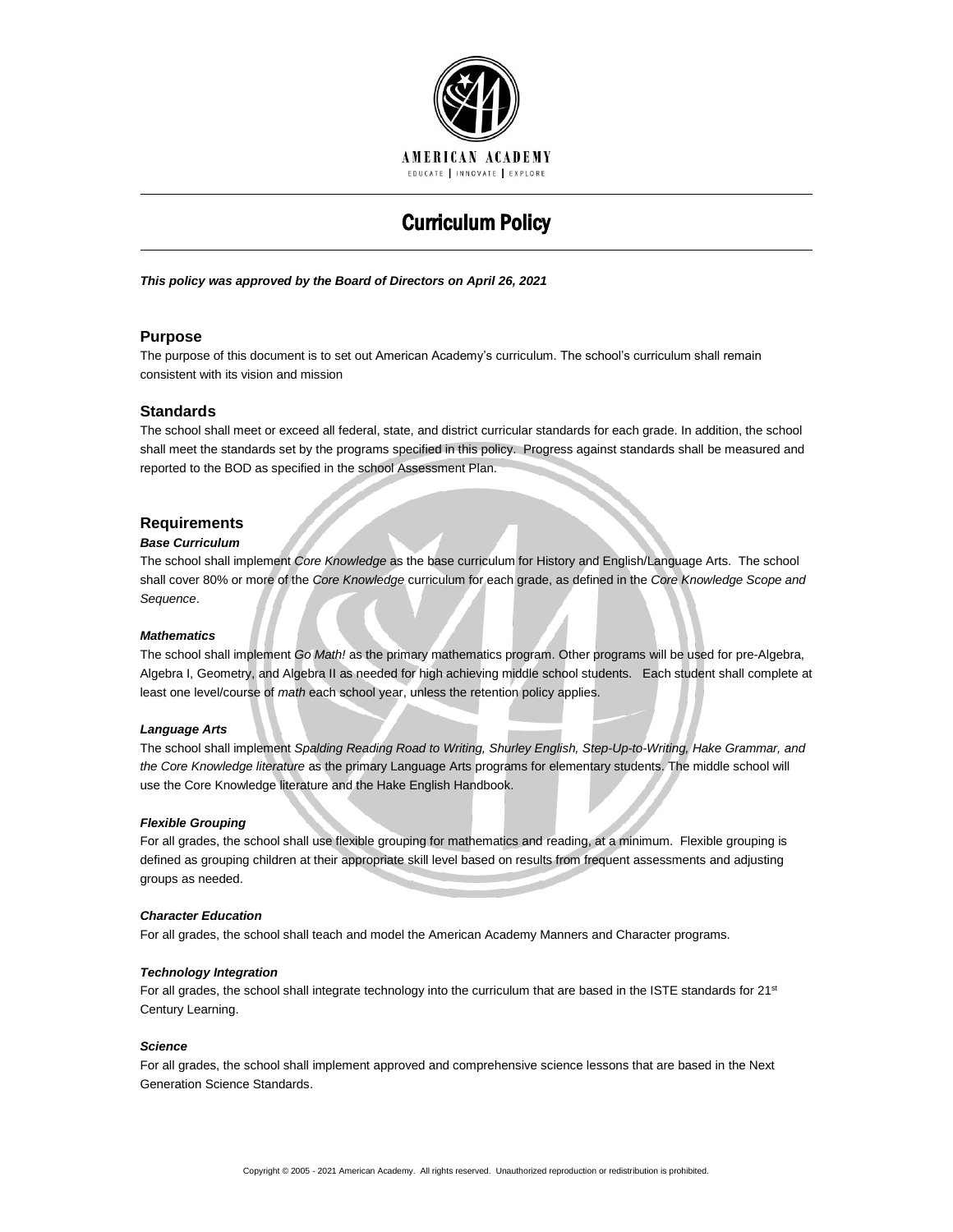# **Supplemental Programs**

The implementation of supplemental curriculum or programs is at the discretion of the Executive Director of Schools (EDS), or his/her designee provided that all of the above requirements are met.

# **Science, Technology, Engineering, Arts and Math (STEAM) Program**

Multi-week STEM units shall be delivered to students in grades pre-kindergarten through fifth each school year. In middle school, students will participate in the Engineering Academy for one trimester in place of science class. Arts education is provided through Specials rotations throughout the year.

\* \* \* \* \* \* \* \* \* \* \* \* \* \* \* \* \* \* \* \* \* \* \* \* \* \* \* \* \* \* \* \* \* \* \* \* \* \* \* \* \* \* \* \* \* \* \* \* \* \* \* \* \* \* \* \* \* \* \* \* \* \* \* \* \* \* \* \* \* \* \* \* \* \* \* \* \* \*

Performing and visual arts will be integrated with the curriculum and programming will be offered after school.

## **POLICY HISTORY**

*Original:* approved by the BOD on November 7, 2005 *Revision 1:* approved by the BOD on April 3, 2006 *Revision 2:* approved by the BOD on May 15, 2007 *Revision 5:* approved by the BOD on July 15, 2010 *Revision 6*: approved by the BOD on May 17, 2011 *Revision 7*: approved by the BOD on June 13, 2012 Revision 8: approved by BOD on October 25, 2016 *Revision 9:* approved by BOD on April 16, 2019 *Revision 10:* approved by BOD on April 26, 2021

#### **SUMMARY OF REVISION 1**

*Added Character Education and Technology Integration.*

#### **SUMMARY OF REVISION 2**

*Added Shurley Grammar.*

## **Summary of REVISION 3**

- **1)** *Added Riggs Phonics*
- **2)** *Added middle school Holt English*
- **3)** *Added science curriculum*

## **Summary of REVISION 4**

*Added Science.*

## **Summary of REVISION 5**

*Updated Language Arts and Science.*

# **Summary of REVISION 6**

- **1)** *Added the STEM Program.*
- **2)** *Retention clarification.*

## **Summary of REVISION 7**

*Added FOSS Science.*

#### **Summary of REVISION 8**

- 1) *Added Hake Grammar to Language Arts for ES*
- 2) *Replaced Holt English Handbook with Hake English Handbook for MS*
- 3) *Replaced Core Virtues and the Essential 55 with the AA Manners and Character Program*
- 4) Replaced FOSS, Holt and Glencoe with NGSS based programming
- 5) Changed 3 STEM units to 2 per grade in ES. Added Engineering Academy for MS

Curriculum Policy, Approved April 26, 2021